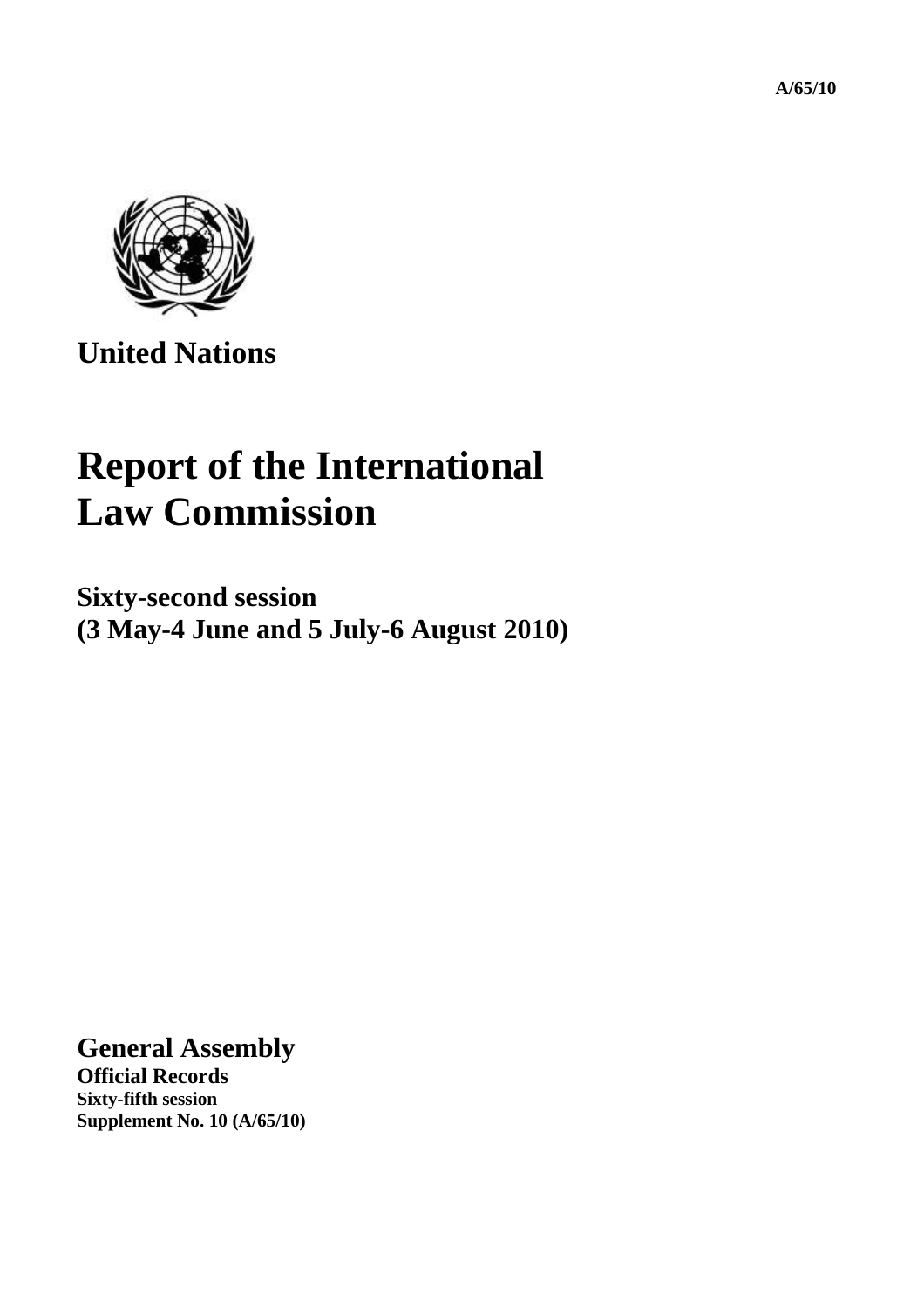## **E. International Law Seminar**

413. Pursuant to General Assembly resolution 64/114, the forty-sixth session of the International Law Seminar was held at the Palais des Nations from 5 to 23 July 2010, during the present session of the Commission. The Seminar is intended for advanced students specializing in international law and for young academics or government officials pursuing an academic or diplomatic career or in posts in the civil service in their country.

414. Twenty-six participants of different nationalities, from all the regions of the world, took part in the session.<sup>[•](#page-1-0)</sup> The participants observed plenary meetings of the Commission, attended specially arranged lectures, and participated in working groups on specific topics.

415. The Seminar was opened by Mr. John Dugard, First Vice-Chairman of the Commission. Mr. Markus Schmidt, Senior Legal Adviser of the United Nations Office at Geneva (UNOG), was responsible for the administration, organization and conduct of the Seminar, assisted by Mr. Vittorio Mainetti, Legal Consultant at UNOG, and Mr. Sébastien Rosselet of the Legal Liaison Office.

416. The following lectures were given by members of the Commission: Mr. Stephen C. Vasciannie: "*The International Law Commission: Patterns of Influence*"; Mr. Zdzislaw Galicki: "*Aut Dedere Aut Judicare Against International Terrorism*"; Mr. Georg Nolte: "*Treaties over Time*"; Mr. Edmundo Vargas Carreño: "*Responsibility of States for Internationally Wrongful Acts*"; Mr. Giorgio Gaja: "*Responsibility of International Organizations*"; Mr. A. Rohan Perera: "*A Comprehensive Convention against Terrorism: Current status of Negotiations*"; Ms. Marie Jacobsson: "*Piracy: Past, Present and Future*".

417. Lectures were also given by Mr. Vittorio Mainetti, Assistant to the Director of the International Law Seminar: "*Introduction to the Work of the International Law Commission*"; Mr. Daniel Müller, Assistant to the Special Rapporteur Mr. Alain Pellet: "*Reservations to Treaties*"; Ms. Jelena Pejič, Legal Adviser of the International Committee of the Red Cross: "*Current Challenges to International Humanitarian Law*"; Mr. Václav Mikulka, Director of the Codification Division: "*Legal Issues arising from State Succession*"; Mr. Markus Schmidt: "*Interdependence of International, Regional and National Human Rights Jurisprudence: Some Reflections*".

<span id="page-1-0"></span> $\overline{a}$ 

<sup>•</sup> The following persons participated in the forty-sixth session of the International Law Seminar: Mr. Ilya Adamov (Belarus), Ms. Mónica Addario Dávalos (Paraguay), Ms. Silvina Aguirre (Argentina), Mr. Ricardo Alarcón (Colombia), Ms. Petra Benesová (Czech Republic), Ms. Kalliopi Chainoglou (Greece), Ms. Marlene Da Vargem (Venezuela), Mr. Sridhar Patnaik Dabiru (India), Mr. Michal Drozniewski (Poland), Mr. Ibrahim El-Diwany (Egypt), Mr. George Galindo (Brazil), Mr. Djong-Ra Hankone (Chad), Ms. Mahyad Hassanzadeh-Tavakoli (Sweden), Mr. Heng Liu (China), Ms. Natalie Morris (Singapore), Ms. Inonge Mweene (Zambia), Ms. Regine Ngongue (Cameroon), Mr. Jude Osei (Ghana), Ms. Sana Ouechtati (Tunisia), Mr. Sotaro Ozaki (Japan), Mr. Rodrigo Polanco Lazo (Chile), Mr. Tahirimiakadaza Ratsimandao (Madagascar), Ms. Rampyari Sunuwar (Nepal), Mr. Le Phuong Tran (Vietnam), Mr. Ingo Venzke (Germany) and Mr. Felix Zaharia (Romania). The Selection Committee, chaired by Ms. Laurence Boisson de Chazournes (Professor of International Law at the University of Geneva), met on 26 April 2010 at the Palais des Nations and selected 28 candidates out of 100 applications for participation in the Seminar. Two selected candidates could not attend the seminar.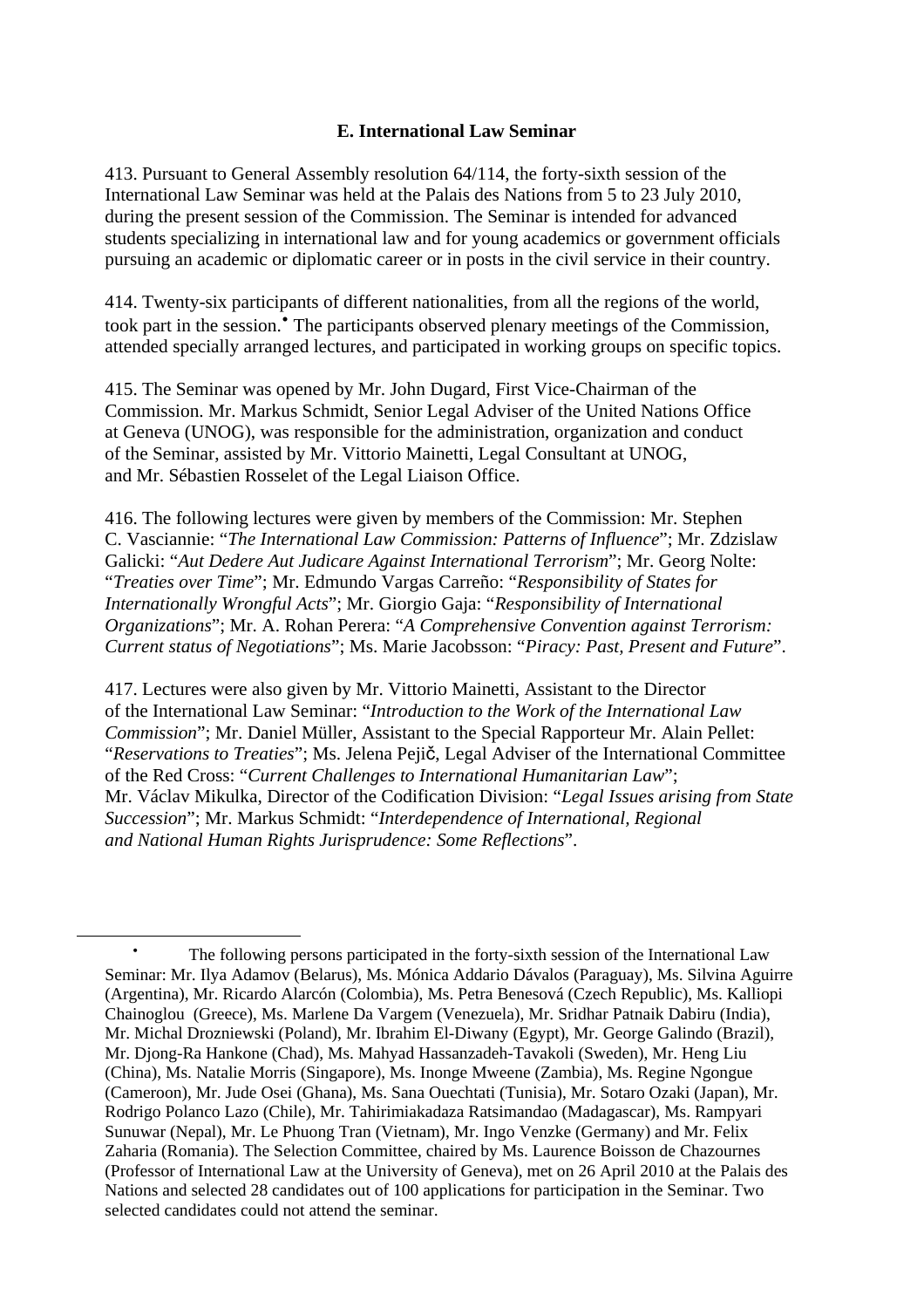418. Two special external sessions were organized in the premises of the University of Geneva and of the Graduate Institute of International and Development Studies of Geneva (HEID). At the University of Geneva, seminar participants attended lectures given by Professor Marco Sassòli: "*Advantages and Disadvantages of International Criminal Justice for the Implementation of International Humanitarian Law*", Professor Robert Kolb: "*Reflections on the Contemporary Role of International Court of Justice (ICJ)*", and Professor Laurence Boisson de Chazournes: "*The International Court of Justice (ICJ) and Experts: The Pulp Mills Case*". At the HEID, seminar participants attended lectures given by Professor Marcelo Kohen: "*Is the Creation of States a Pure Matter of Fact?*" and Professor Vera Gowlland-Debbas: "*The Status of Palestine in International*   $Law''$ .

419. Seminar participants also attended a session of the Human Rights Committee that was preceded by a briefing on the work of the Committee given by Mr. Markus Schmidt.

420. Two Seminar working groups, on "*Aut Dedere Aut Judicare Against International Terrorism*" and on "*The Future Role of the International Law Commission*", were organized. Each Seminar participant was assigned to one of the two groups. Four members of the Commission, Mr. Enrique Candioti, Mr. Zdzislaw Galicki, Mr. A. Rohan Perera and Mr. Stephen C. Vasciannie provided expert guidance to the working groups. Each group prepared a report and presented its findings to the Seminar in a special session. The reports were compiled and distributed to all participants as well as to the members of the Commission.

421. The Republic and Canton of Geneva offered its traditional hospitality to the participants with a guided visit of the Alabama Room at the City Hall, followed by a reception.

422. Mr. Nugroho Wisnumurti, Chairman of the Commission, Mr. Markus Schmidt, Director of the Seminar, and Mr. Rodrigo Polanco Lazo (Chile) on behalf of the Seminar participants, addressed the Commission and the participants at the closing ceremony of the Seminar. Each participant was presented with a certificate attesting to his or her participation in the forty-sixth session of the Seminar.

423. The Commission noted with particular appreciation that during the last three years the Governments of Austria, China, Croatia, the Czech Republic, Finland, Hungary, Ireland, Lebanon, Mexico, Sweden, Switzerland and the United Kingdom of Great Britain and Northern Ireland had made voluntary contributions to the United Nations Trust Fund for the International Law Seminar. The financial situation of the Fund allowed awarding a sufficient number of fellowships to deserving candidates, especially from developing countries, in order to achieve adequate geographical distribution of participants. This year, full fellowships (travel and subsistence allowance) were awarded to 14 candidates and partial fellowships (travel or subsistence only) were awarded to 4 candidates.

424. Since 1965, year of the Seminar inception, 1059 participants, representing 163 nationalities, have taken part in the Seminar. Of them, 636 have received a fellowship.